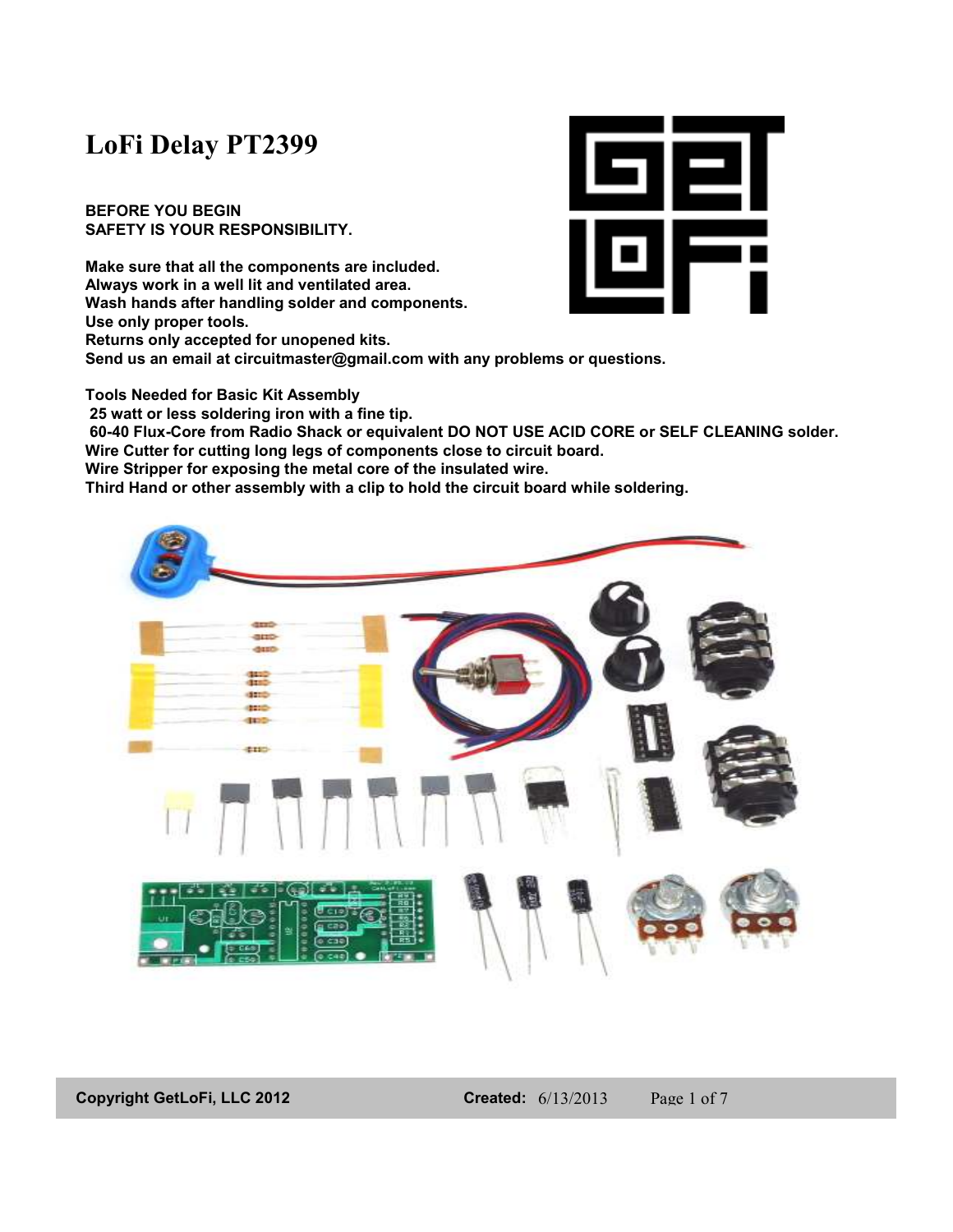**Step: 0**

Comment



The finished delay unit should look like this

## **Step: 1**

DIP 16 Socket

Solder in IC Socket.



#### **Step: 2**

0.01 uF Capacitor Box 103

Solder in Capacitor(s)



**Copyright GetLoFi, LLC 2012 Created:** 6/13/2013 Page 2 of 7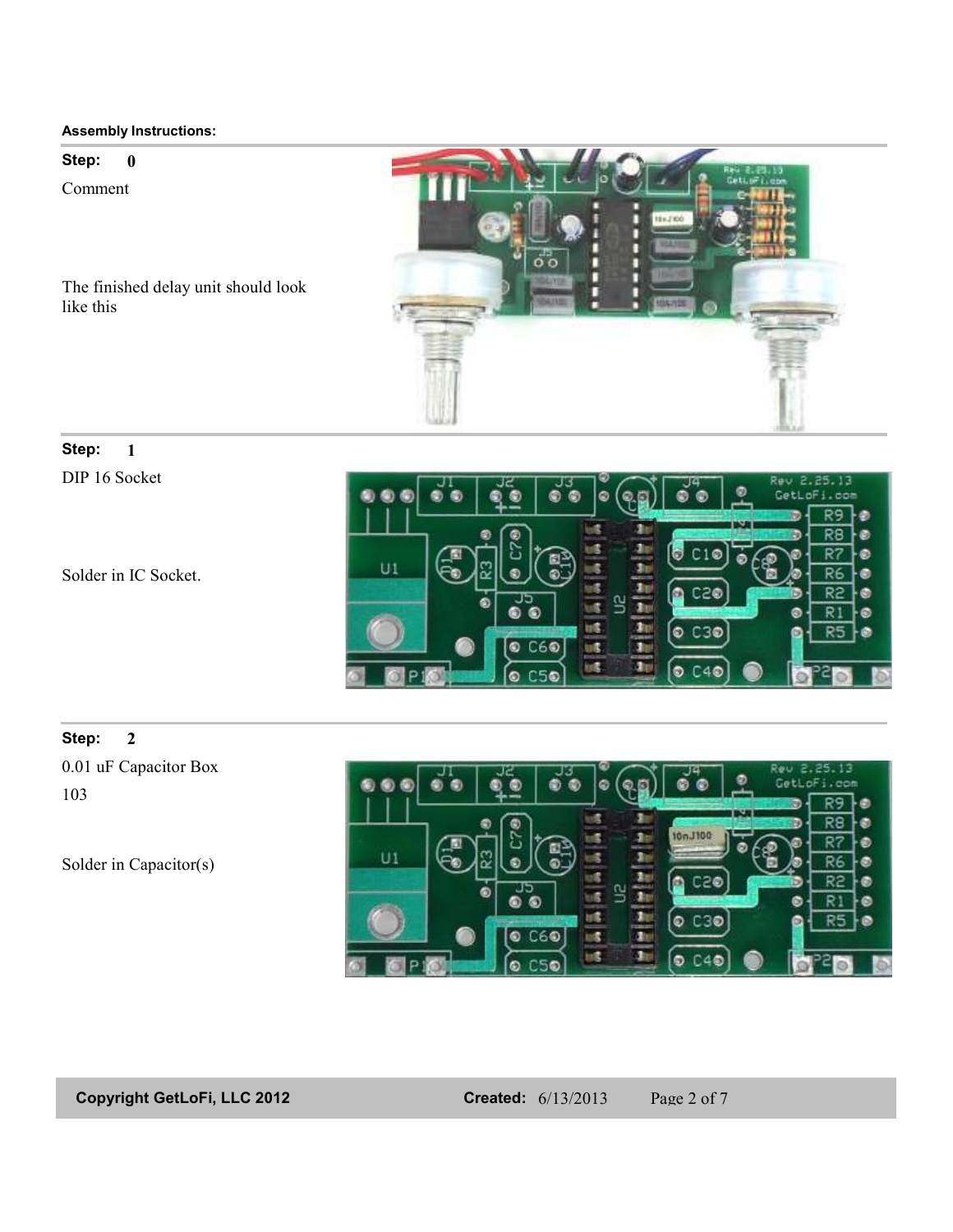#### **Step: 3**

0.1 uF Capacitor Box 104

Solder in Capacitor(s)



# **Step: 4**

10uF Capacitor

Solder in Capacitor(s) - Observe the orientation of the white - stripe as shown in the image.



### **Step: 5**

47uF Capacitor

Polarized. The - stripe must be opposite  $of + in$  the circuit board

Solder in Capacitor(s) - Observe the orientation of the white - stripe as shown in the image.



**Copyright GetLoFi, LLC 2012 Created:** 6/13/2013 Page 3 of 7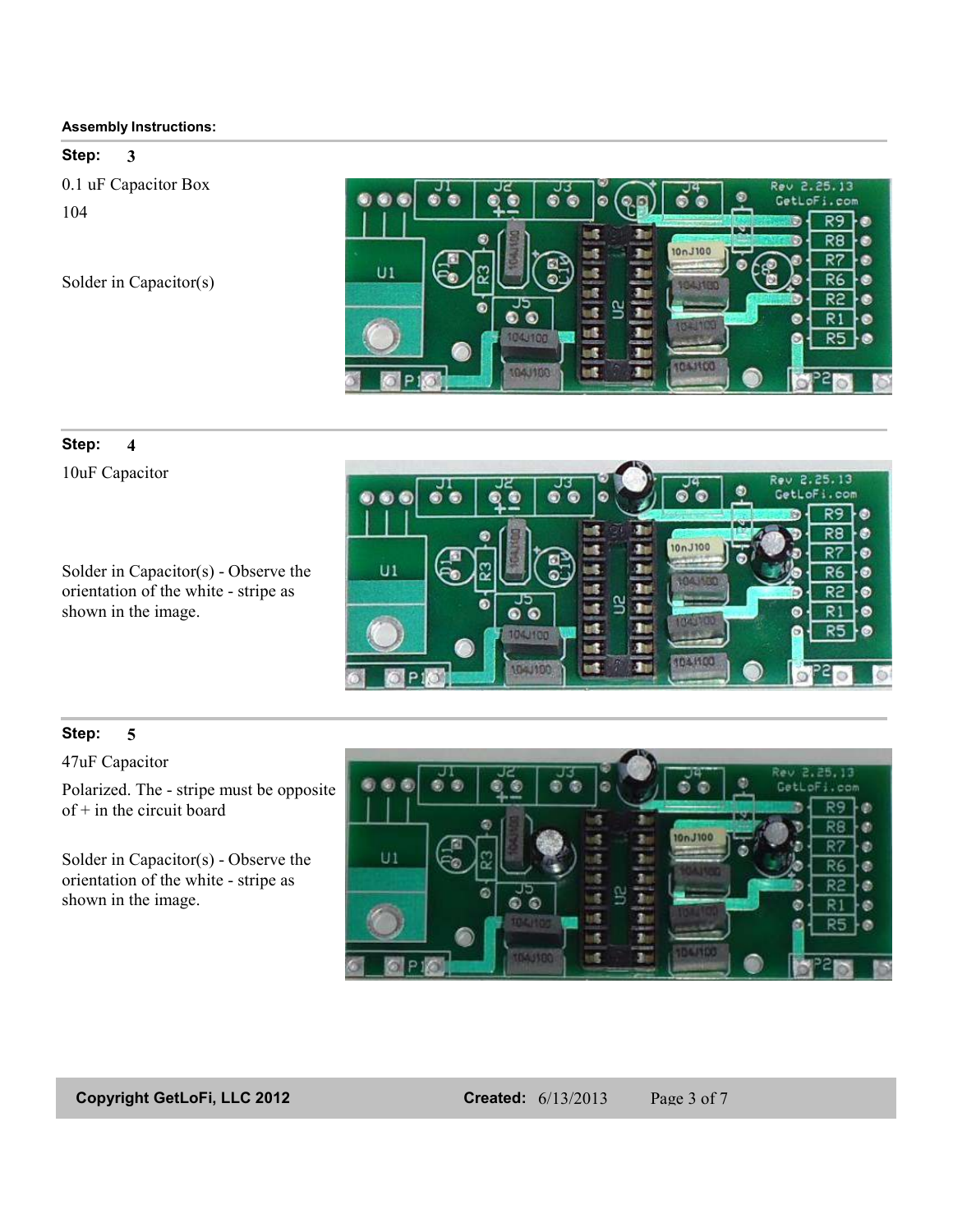**Step: 6**

1K 1/4 Watt Resistor Brown, Black, Red

Solder in Resistor(s) ( Blue ones )



#### **Step: 7**

10K 1/4 Watt Resistor Brown, Black, Orange

Solder in Resistor(s) color code ( Brown, Black, Orange )



### **Step: 8**

100 1/4 Watt Resistor Brown, Black, Brown

Solder in Resistor(s) color code ( Brown, Black, Orange )( Brown, Black, Brown )



**Copyright GetLoFi, LLC 2012 Created:** 6/13/2013 Page 4 of 7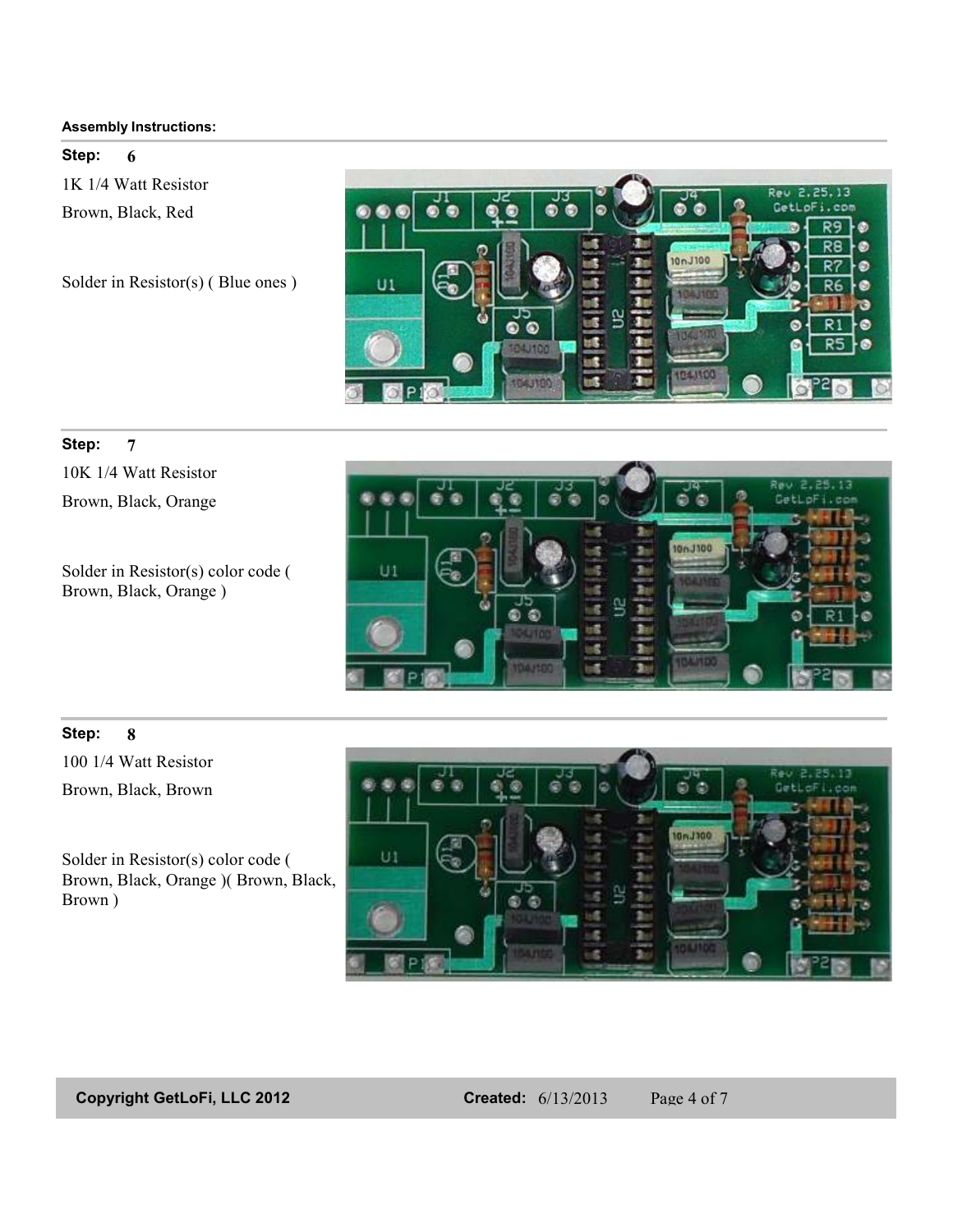#### **Step: 10**

LED 5mm Red Water Clear Ultra Brigh

Install LED with flat wide towards the power connection



#### **Step: 12**

IC 7805 VOLTAGE REGULATOR Flat side down.

Solder in the Voltage Redulator. This drops 9 volts to 5v.



20K B Potentiometer **Step: 14** Break off the little tab.

Solder in the 20K feedback amount potentiometer



**Copyright GetLoFi, LLC 2012 Created:** 6/13/2013 Page 5 of 7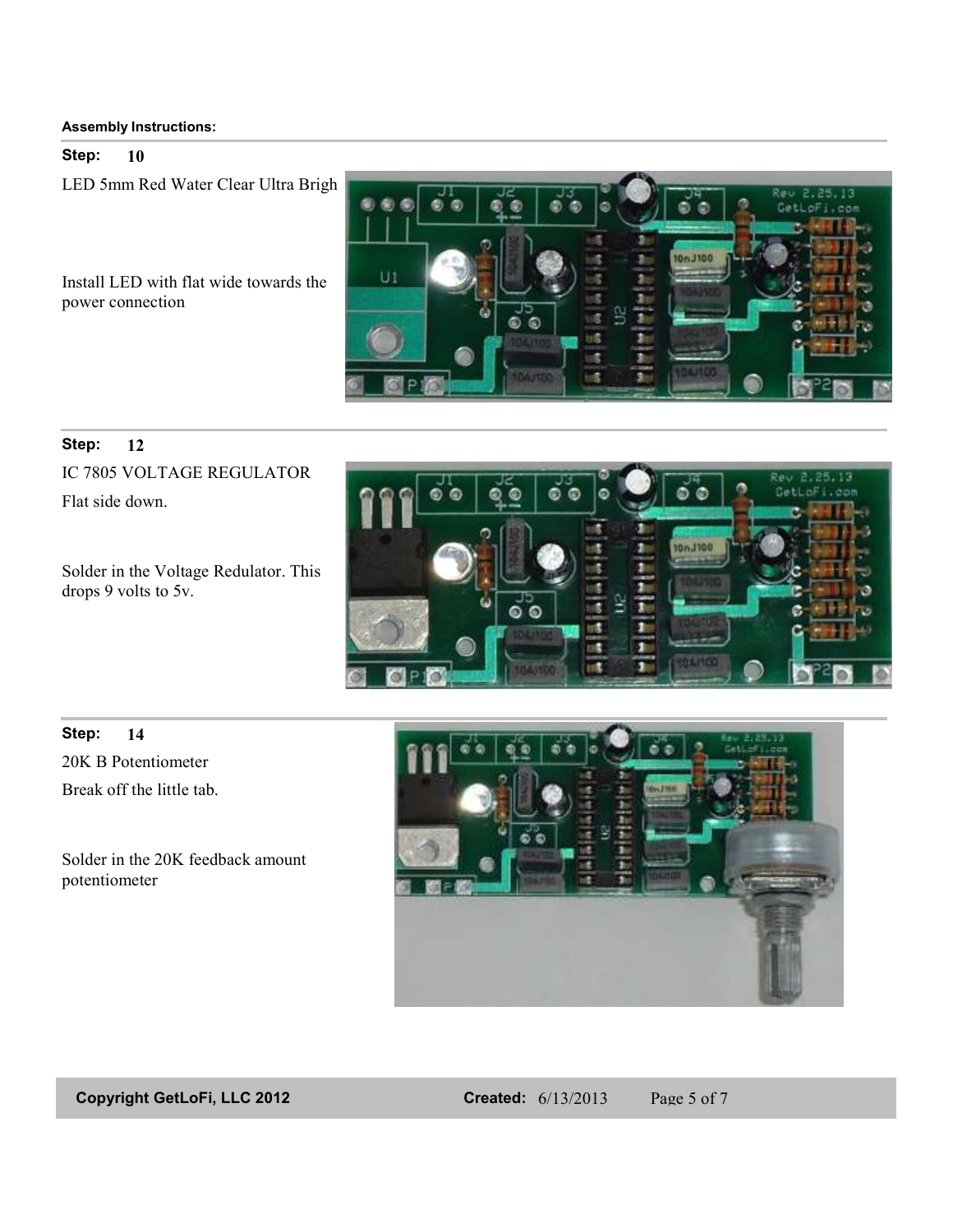250K B Potentiometer **Step: 15** Break off the little tab.

Solder in the 250K Delay time potentiometer



#### **Step: 17**

9 Volt Battery Clip

Red wire is Positive ( +9 volts ) and Black wire is Negative ( - ) also known as Ground

The 9 volt battery clip. Black wire should go to - and red to +



# SPDT SWITCH **Step: 18**

Solder up the power switch



**Copyright GetLoFi, LLC 2012 Created:** 6/13/2013 Page 6 of 7